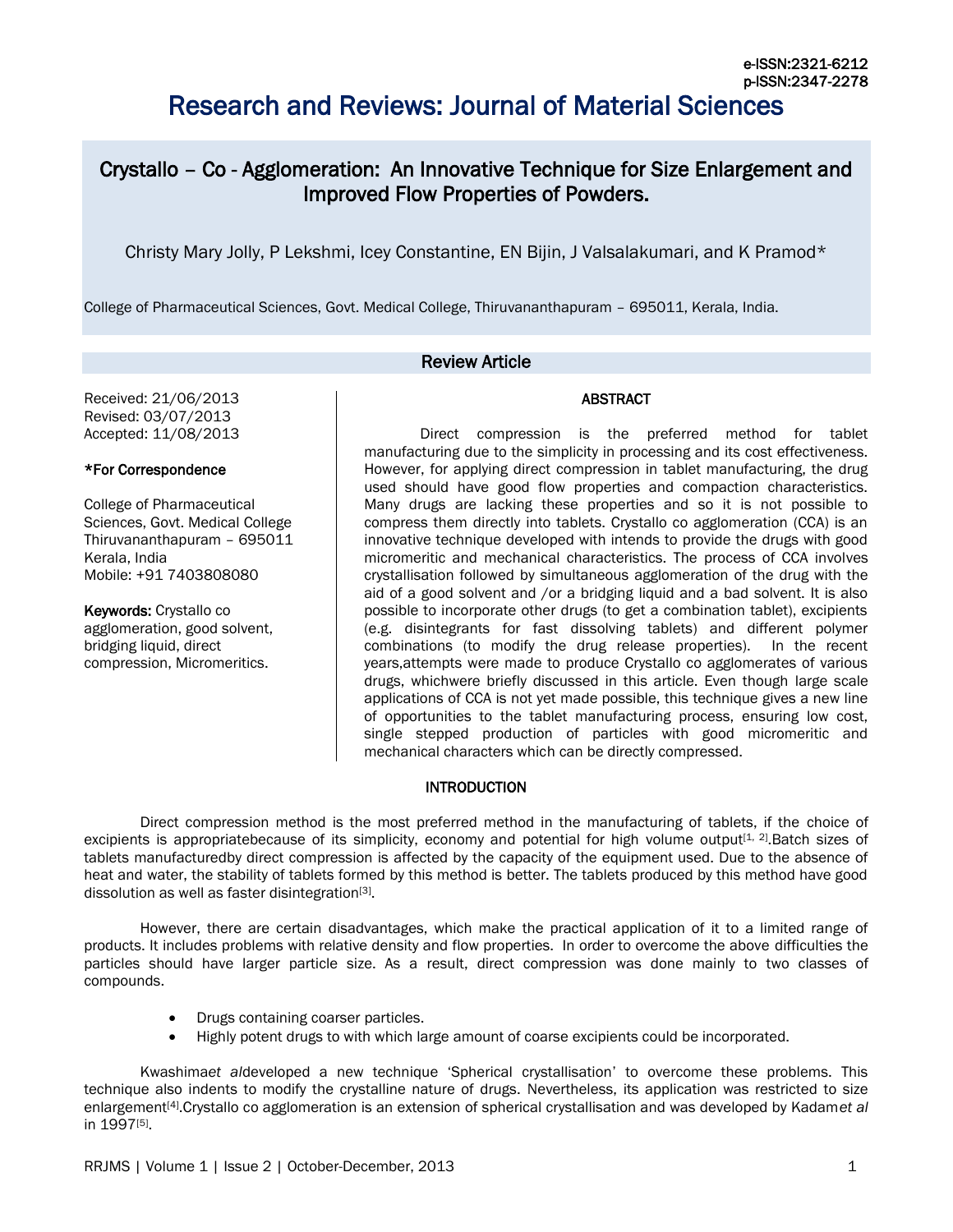Crystallo co agglomeration or CCA is a novel technique in which drug or drugs or excipients are crystallised and agglomerated simultaneously from a good solvent and or bridging liquid by the addition of a non-solvent<sup>[6]</sup>. This single step process was done with one, two or more drugs -small dose or large dose with or without diluents. The spherical agglomerates thus generated made into intact beads (encapsulated spensules), intermediate of directly compressible tablets with improved micromeritic (flowability), mechanical (friability), crushing, compressional (compressibility, compactability) properties. The drug release properties were controlled by the selection of proper polymer composition. The main features of CCA are its simplicity owing to the single step operation and lower production cost.



## Figure 1: Steps in tablet manufacturing using crystallo co agglomeration

## Importance

The spherical agglomerates produced by this technique have been used in the design and manufacture of Multiple Unit Particulate Drug Delivery System<sup>[7]</sup>. Blank talc agglomerates were used as an inert core or coating substrate by the aid of which drug loaded talc pellets can be prepared. This drug loaded talc pellets have better mechanical, micromeritical and compressional properties<sup>[7-9]</sup>. With the selection and use of appropriate polymers, it is possible to compress into tablet intermediate and or spensules, which possess all advantages, required in the design of MUPS.

## Advantages [10]

- Excellent flow properties.
- Uniform size distribution.
- The process is very simple
- Less processing cost which makes the production economic.
- Unit operations are minimal.
- Single step generation of agglomerates.
- The process requires less labor one personal required for entire operation.
- The simplicity in the process helps in enabling the manufacturer to comply easily with CGMP.
- Crystallo co agglomerates can be used as tablet intermediates and for the design of MUPS.
- Large surface area that enables uniform distribution of drug through gastro-intestinal tract. This in turn helps in reduced toxicity, improved absorption and thus adequate bioavailability.
- The low surface area to volume ratio makes them excellent waiting substrates
- They have good therapeutic qualities due to improved dosing and handling properties.
- They are least affected by gastric emptying.
- Their drug delivery is less prone to physiological variables.
- They show less dose dumping.
- If the pellet size is less than 2.4 mm diameter, then they are free from gastric digestive function and closing system of pyloric sphincter.

## Disadvantages [10]

Use of organic solvents is un-avoidable. Relatively non-toxic solvents should be used.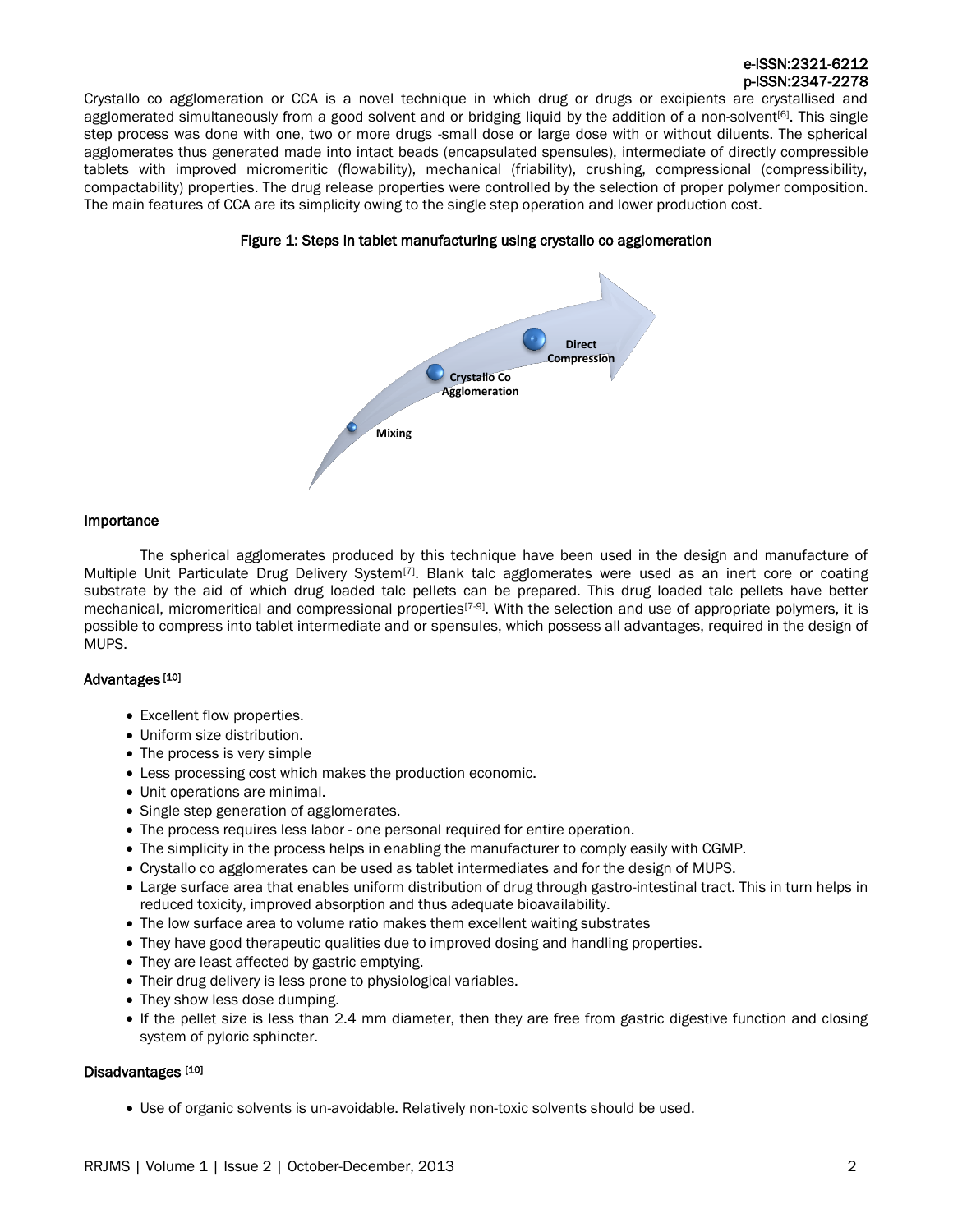Drug combinations having similar physicochemical properties are difficult to process in crystallo co agglomeration.

- If the external phase volume is more, it will result in the increased loss of drugs and the resistance for mixing of contents also increases. The increased resistance will increase the power requirement.
- It is difficult to incorporate disintegrants or super disintegrants since the external phase is aqueous.
- The process involves multiple functional variables and process variables, which causes difficulty in reproducing the same results.
- It is difficult to scale up the filtration and drying steps.

## Solvent System in Crystallo Co Agglomeration

The important factor in the process design of crystallo co agglomeration is the solvent system [10]. The solvent used contains three components- a good solvent (volatile), bridging liquid and a non-solvent. The good solvent solubilises the drug while the non-solvent causes the crystallisation or precipitation. It is essential that the bridging liquid and good solvent must be immiscible. The bridging liquid helps in the formation of crystal bridges between crystals and the insoluble particles during the process of agglomeration<sup>[11]</sup>. In times, they act as good solvent also  $^{122}$ 13] .

As most of the drugs are non-polar and highly soluble in organic solvents, they are preferred as the good solvent as well as the bridging liquid. So automatically, an aqueous solvent is used as the non-solvent.

The process of Crystallo co agglomeration can be done in two ways [14]. Solvent change is the most commonly used method for obtaining crystallo co agglomerates. The two methods are discussed below:

## Solvent change method

In solvent change method, Crystallo co agglomerates can be obtained by the crystallisation as well as the agglomeration. It takes place to one or more drugs simultaneously from the system containing good solvent and bridging liquid by the addition of a non-solvent.

## Alternate method

In the alternate method,first, the crystallisation of the drug is done from a system containing good solvent and bridging liquid and then its simultaneous agglomeration is carried out with an insoluble diluent or a drug by the addition of a non-solvent.

Either of the above-mentioned methods can be chosen for carrying out Crystallo co agglomeration, but the selection is based on the physico chemical properties of the drug.

## Figure 2: Process of crystallo co agglomeration



Step 1: dissolution of drug in good solvent.

Steps 2 and 3 : crystallisation and agglomeration occur simultaneously. In most cases bad solvent and bridging liquid are the same.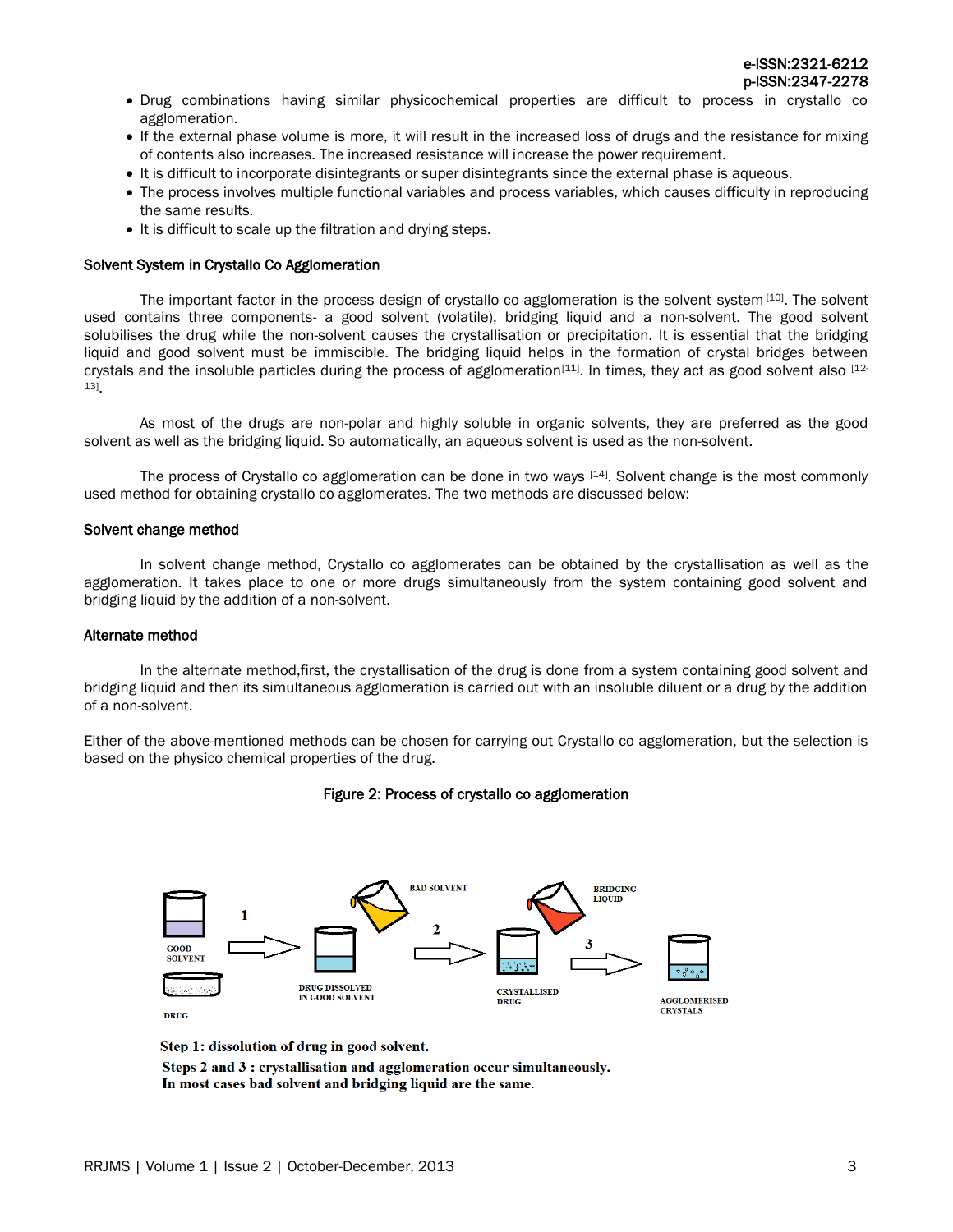## Processing Vessel for Crystallo Co Agglomeration: Morishima Vessel

The processing was done in a vessel designed and developed by Morishima*et al* for spherical crystallisation. It have a motor type propeller, a baffle which are enclosed in a vessel which is lidded and having provision for insertion of various ingredients. The vessel is placed in a thermostatically controlled water bath.

Controlled agitation is required for the proper formation of agglomerates.

## Figure 3: Morishima vessel [15]



The end point of the process can be determined by the clarity of the supernatant and vaporization of organic solvent from the agglomeration system.

#### Manufacturing Process

The process was done in Morishima vessels, which werementioned above. Successful crystallo co agglomeration can be ensured by good crystallisation and agglomeration.

The homogeneous mixture of polymers, diluents, drugs, surfactants, disintegrants etc. are placed in the vessel<sup>[16]</sup>. The above mixture is wetted by the addition of good solvent and the bridging liquid. Constant stirring is done to ensure the formation of a homogenous mass. The walled baffles are placed in the vessel. The aqueous solution of polymers in non-solvent is then introduced into the vessel. The process is carried out with a continuous stirring at a constant speed for a definite time period until the Crystallo co agglomerates are formed. The end point of the process depends on the size of agglomerates, clarity of supernatant and vaporisation of the solvent from the system. After the completion of process the whole mass is filtered or decanted and washed. Wash thoroughly so that the complete removal of solvents can be ensured since organic solvents are more or less toxic. For washing, the filtrate itself is used since it prevents loss of drugs and polymers from the Crystallo co agglomerates. The obtained agglomerates are then dried in a hot air oven for 24 hours.

## Factors Affecting Crystallo Co Agglomeration

#### Formulation variables or factors

#### *Diluents*

These are used for the enlargement of size in low dose drugs. The main characters required for diluents in this process are

- They should be physico chemically and physically inert and inexpensive.
- They should be insoluble in aqueous phase so that the drug loss through the continuous or external phase can be avoided.

One of the most commonly used diluents is talc<sup>[17]</sup>. Linzerwala was the first scientist who formulated placebo beads using talc. Later Gadika and Judah<sup>[18]</sup>formulated bromhexine hydrochloride using talc for size enlargement. Pawar*et al*developed high dose ibuprofen agglomerates using talk. Oral use of talc is not restricted since it does not produce any gastro intestinal disorder.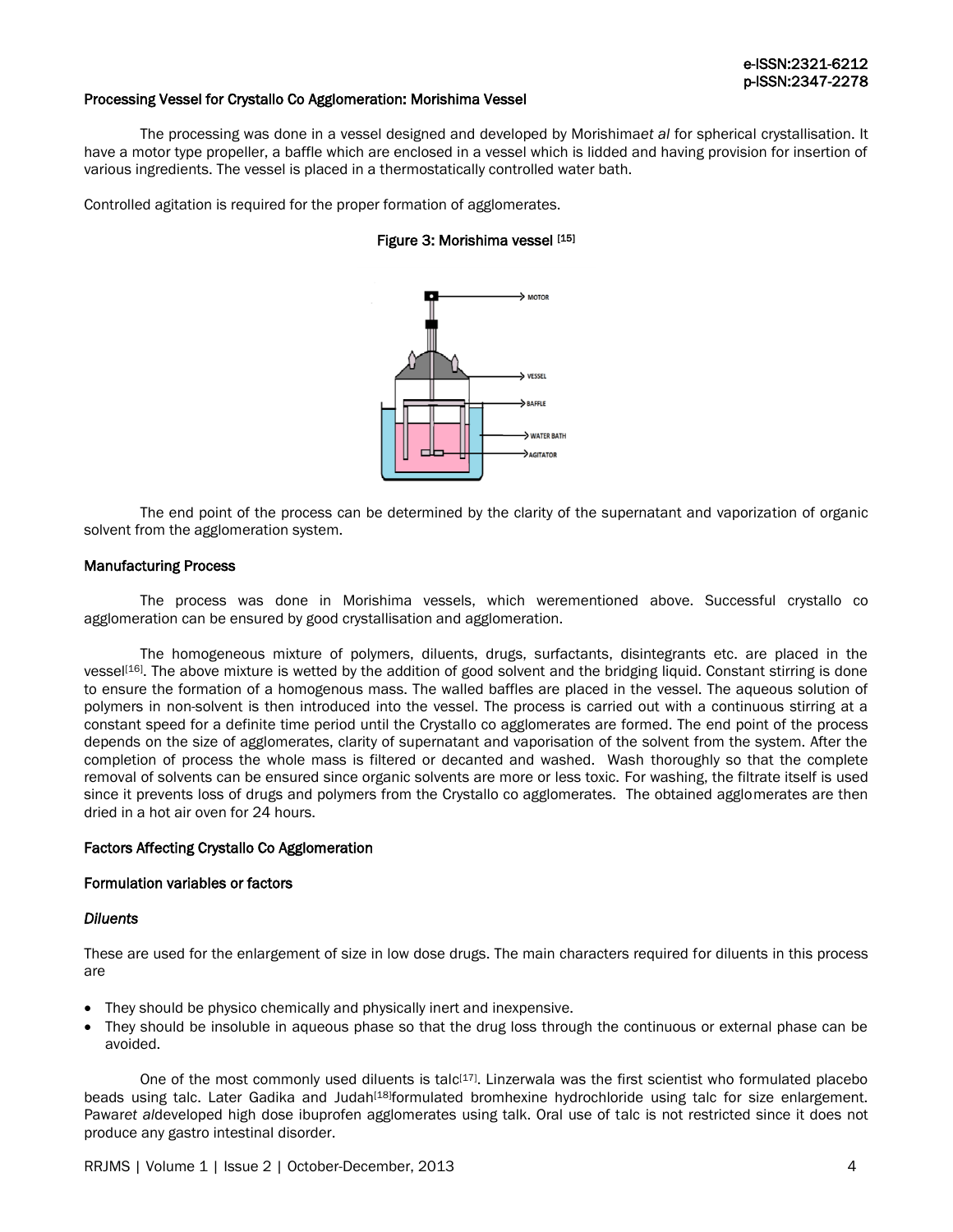## Figure 4: Solvent system in crystallo co agglomeration



## *Temperature*

The Temperature has an effect in the size, shape and strength of the agglomerate. Various studies indicate that the increased temperature will result in increased solubility and as a result there will be more drug loss through supernatant liquid. In most of thecases, temperature is kept as low as 5<sup>o</sup>c [19].

#### *Polymers* [20]

It was found that the Crystallo co agglomerates pure drugs have poor compressibility and handling qualities. This will prevent the use of direct compressing in tablet making and thus fails the purpose. So various polymers like hydroxy propyl methylcellulose (HPMC), poly ethylene glycol (PEG), ethyl cellulose (EC) and poly vinyl pyruvate (PVP) were used.This improves the micromeritic mechanical and drug release properties of the agglomerates.

## Hydroxy propyl methyl cellulose

- Provides adequate sphericity and mechanical strength to the agglomerates when used in optimum quantity.
- The excess addition of HPMC will result in deformation and ellipticity of the agglomerates. Poly ethylene glycol
- It will reduce the interfacial tension between external phase (water and bridging liquid). Thus it reduces the cohesive force and produces small sized agglomerates.
- The agglomerates formed using PEGs are soft and plastic in nature. This will cause plastic deformation and there by provides better compressibility.

#### Ethyl cellulose

It provides high yield strength (On crystallisation in non-solvent imparts more strength to the agglomerates)

So in conclusion to have agglomerates of satisfactory sphericity, strength and compacts having adequate strength the combination of HPMC, PEG and EC in appropriate proportions are used.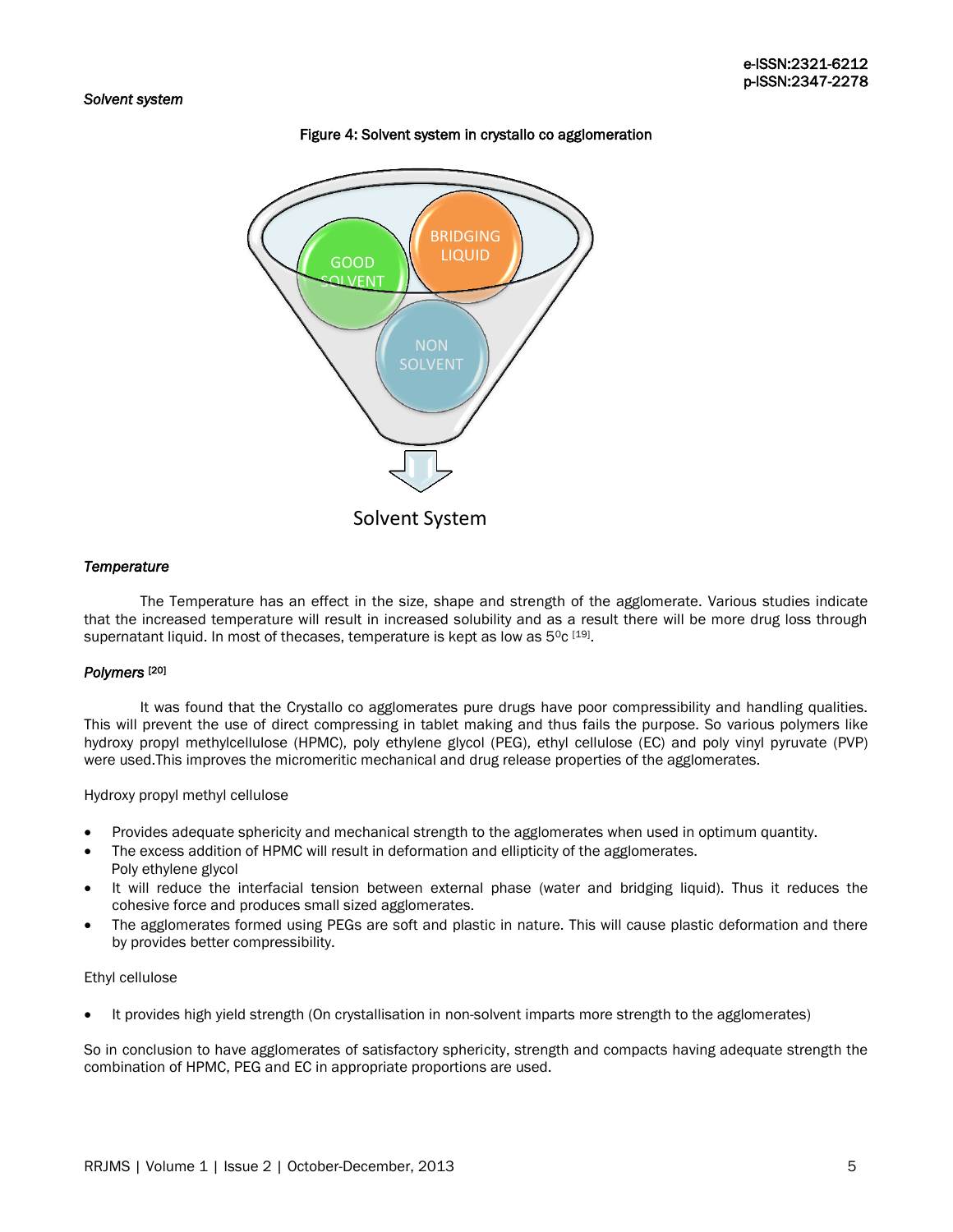## *Dispersion of internalphase.*

The internal phase (drug suspension with or without diluents and bridging liquid) should be easily dispersed or emulsified in the external phase. This step can be assisted by distributing agents or dispersants. For this purpose surfactants and hydrophilic polymers like polysorbates, PVP, Polyvinyl, alcohol (PVA) can be used in optimum concentrations.

## *Drug loading*

It was found that the extent of drug loading changes the requirement of solvent system. It has a pronounced effect on the quality of agglomerates. Increased drug loading may result in increased loss of drug through external phase. If the system has an insoluble diluents or excipient there is a chance for the crystallised drug to get deposited on its surface.

#### *Loss of drug to supernatant*

The loss of drug through supernatant liquid has a significant role in determining the extent of drug entrapment and the overall efficiency of the crystallo co agglomeration. It should be ensured that maximum crystallisation and agglomeration occurs during agitation. In order to minimize the loss of drug to the supernatant fluid the following points should be assured.

- Maintaining low temperature.
- pH adjustments.
- Addition of solubility suppressants to the external phase.

#### *Yield of the process*

The process yield depends on the amount of crystallisation occurred from the good solvent as well asthe extend of agglomeration from the bridging liquid. Thus the selection of solvent system holds an important role in the process yield of crystallo co agglomeration. The solubilisation of drug is determined by the good solvent and the crystallisation is done by the non solvent. The bridging is an interparticular interaction. Hence for obtaining desirable yield proper selection of solvent system is recommended.

#### Process variables

#### *Agitation*

The main function of agitation is emulsification or dispersion. The size, shape, sphericity and strength of the agglomerates were affected by agitation. High speed agitation may result in increased sphericity and decreased strength of the agglomerates. It was also found that with the increase in speed of agitation, it may decrease the time required for the process and itdecreases the agglomeration.

#### *Time required for batch processing*

The time of agitation decides the completion of agglomeration. Incomplete agitation leads to incomplete mixing of various ingredients, thus incomplete growth of agglomerates. This also reduces the evaporation of organic solvents from the reaction vessel, while excess agitation result in fine formation<sup>[21]</sup>.

The end point of agglomeration determination is critical in CCA. It can be found out by judging the clarity of the supernatant, residual organic solvent and attainment of proper agglomerate size.

## Evaluation Techniques Used for the Crystalloco Agglomerates

#### Surface Topography<sup>[22]</sup>

In surface topography studies,the agglomerates were photographed using an optical microscope with camera at its original magnification. The area (A) and perimeter (P) of the agglomerates were obtained from tracings of enlarged photomicrographs. This can be used to calculate shape factor (S).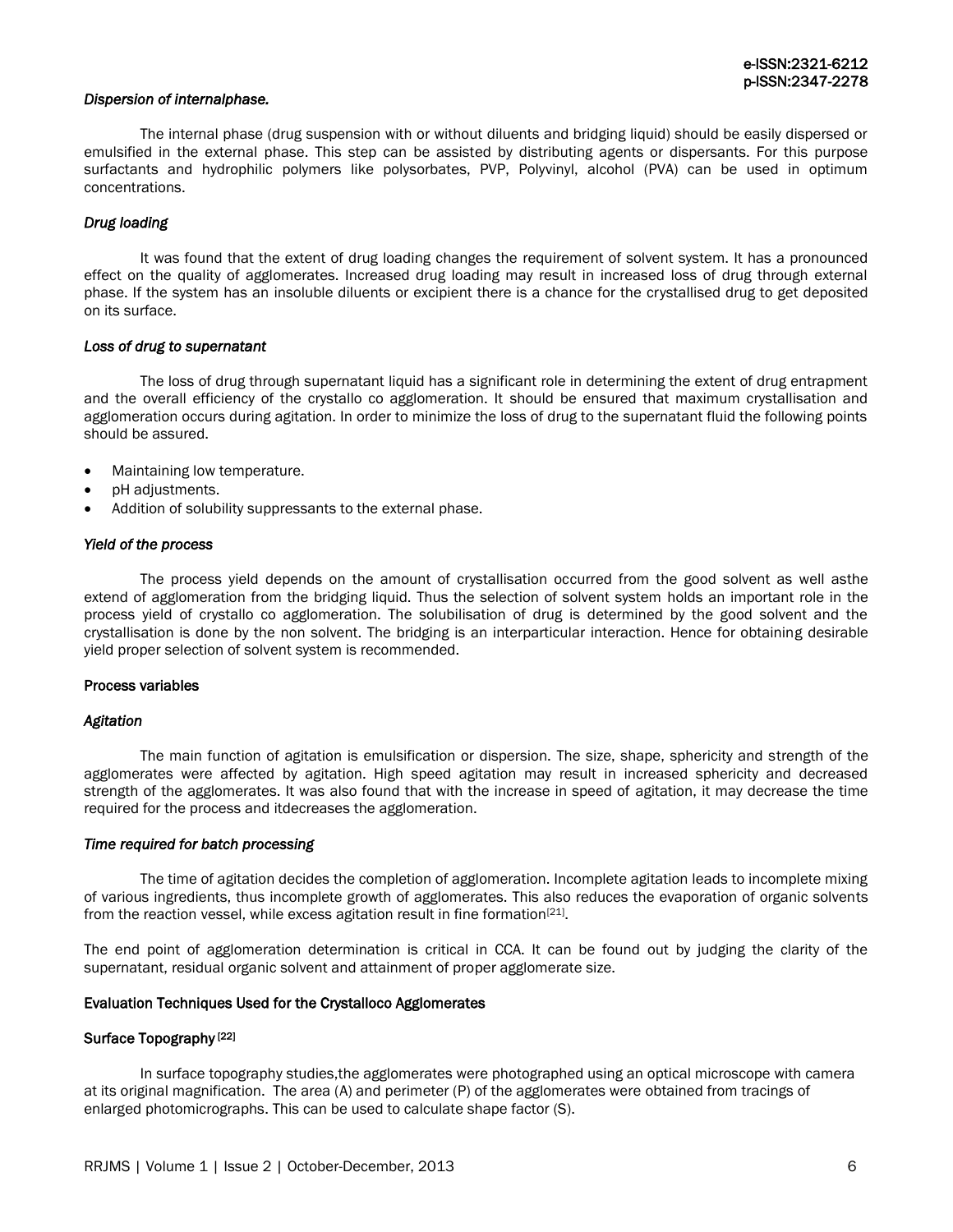$S = P^2$  actual/  $(4\pi A \text{ actual})$ .

Twenty granules per batch can be evaluated.

## Differential Scanning Calorimetry<sup>[23]</sup>

Differential scanning calorimetry includes the measurement of changes that occur when heat flow to the sample while they are subjected tocontrolled temperature programming.

DSC studies the thermotropic behaviour of particles. The process like crystallisation can be observed using DSC. When temperature of a sample is increased gradually the viscosity of amorphous solids will decrease. At a particular point the molecules may attain sufficient energy so as to arrange themselves into crystals. This temperature is crystallisation temperature (Tc). This process of conversion of an amorphous solid into a crystalline solid is an exothermic process and is indicated in the thermogram (graph obtained) as a peak. This principle is used in the analysis of crystallo co agglomerates.

Thermograms of drugs, polymers and agglomerates are performed using a differential scanning calorimetry. The DSC temperature should be calibrated. Accurately weighed samples are sealed in an aluminium crucible. The system should be purged with nitrogen gas.

## Powder X-Ray Diffraction<sup>[23]</sup>

It is a technique used for the structural characterisation of powders with the aid of X- ray, neutron etc. The basic principle behind this is that in a powder sample every possible crystalline orientation can be equally represented. The powder diffraction data is represented in the form of diffractogram. In diffractogram, the diffracted intensity is shown as a function of scattering vector or scattering angle. The instrument used in the study of X-ray diffraction of powders is known as powder diffractometer.

Powder X ray diffraction patterns of the drugs and agglomerates should be taken and evaluated.

## Micromeritic Properties

Agglomerates should be evaluatedformicromeritic properties to get proper data for future studies and to ensure quality.

## Particle size distribution

It can be studied by sieve analysis.

By using Rosin-Rammlerdistribution<sup>[24]</sup>

```
Ln (2-\log R) = \text{Ln} (\text{a log } e) + \text{b Ln } d,
```
Where,

 R- Cumulative residual percentage by weight, d- The particle size (µm),

a and b-constants.

## Carr's index and Hausner's ratio[25]

They are measurements of propensity of a powder to be compressed. The Carr's index is considered as an indirect measure of bulk density, size and shape, surface area, moisture content and cohesiveness of materials since all these can influence the Carr's compressibility index. The determination of both Carr's index and Hausner's ratio include the measurement of bulk volume and tapped volume of the powder.

Carr's index =  $100$  (Vo-Vf) / (Vo)

Hausner's ratio = Vo / Vf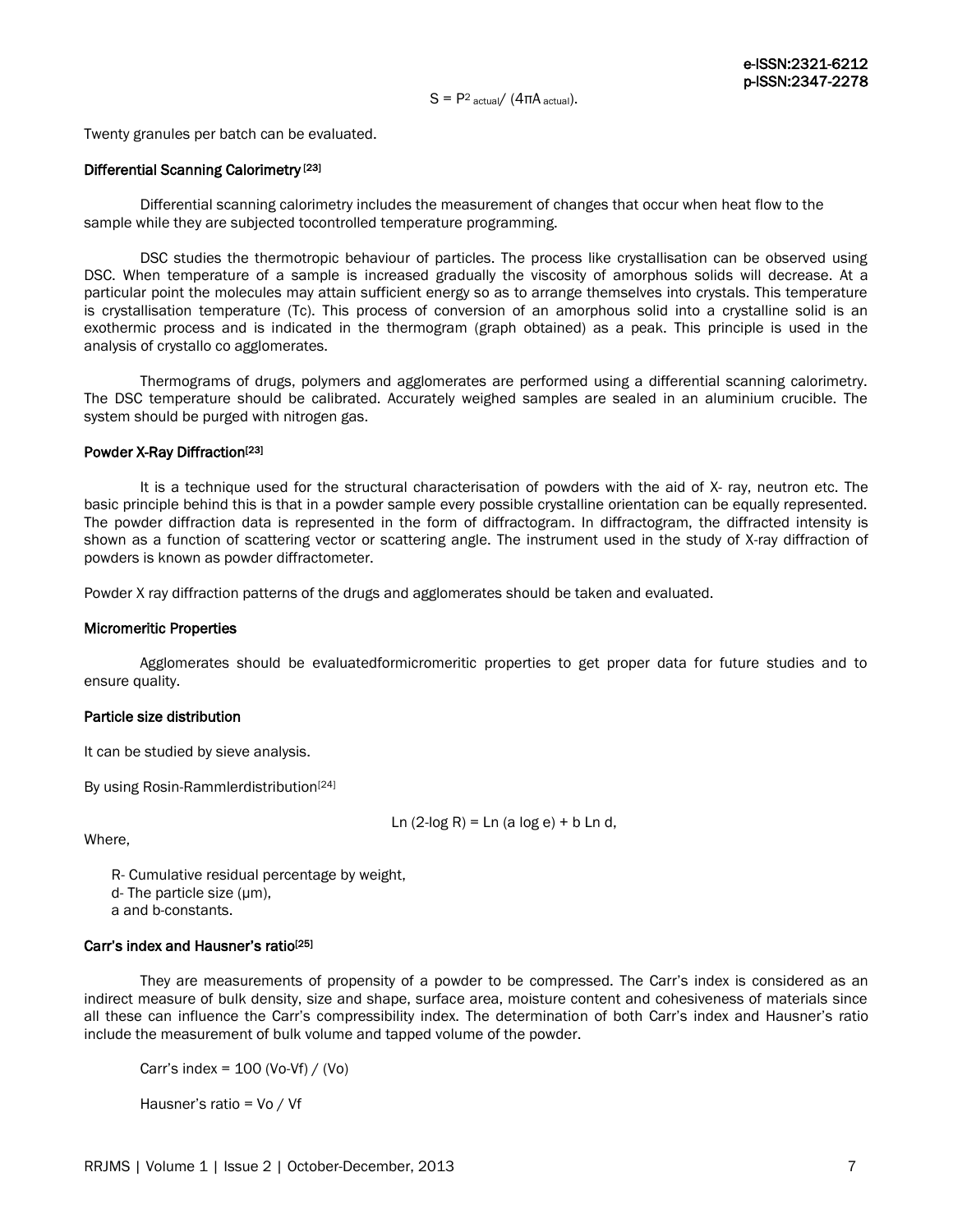Where, Vo –Unsettled apparent volume Vf – Final tapped volume

## Table 1: Relationship between Carr's index, flow character and hausner' s ratio

| Carr's Index | <b>Flow Character</b><br>$\leq$ 10Excellent 1.00-1.11 | <b>Hausner Ratio</b> |
|--------------|-------------------------------------------------------|----------------------|
| $11 - 15$    | Good                                                  | 1.12-1.18            |
| $16 - 20$    | Fair                                                  | 1.19-1.25            |
| $21 - 25$    | Passable                                              | 1.26-1.34            |
| $26 - 31$    | Poor                                                  | $1.35 - 1.45$        |
| $32 - 37$    | Very poor                                             | 1.46-1.59            |
| > 36         | Very, very poor                                       | >1.60                |

## Angle of repose [26]

It is defined as the maximum angle possible between the surface of a pile of the powder and the horizontal plane. It is given by the equation

 $Tane = h / r$ 

Where,

h – Height of the pile

r – Radius of the base of the pile

θ– Angle of repose

## Table 2: Relationship between flow property and angle of repose

| <b>Flow Property</b>           | Angle Of Repose |
|--------------------------------|-----------------|
| <b>Excellent</b>               | $25-30$         |
| Good                           | 31-35           |
| Fair(no aid needed)            | 36-40           |
| Passable (may hang up)         | 41-45           |
| Poor (must agitate or vibrate) | 46-55           |
| Very poor                      | 56-65           |
| Very, very poor                | >66             |

## Mechanical properties

 Crushing strength of agglomerates is of 3 different size fractions (i.e. 855, 567, and 390µm) can be determined by using mercury load cell method<sup>[26]</sup>. Friability of agglomerates can be tested by subjecting them to attrition. After sieve analysis, every time mean geometric diameter should be obtained fitting the data in Rosin-Rammler distribution. The Percentage friability index (FI) can be calculated using the following equation,

$$
Fl = [(dg)_t / (dg)_0] \times 100,
$$

Where,

 $(dg)_t$  and  $(dg)$  <sub>o</sub>-Mean geometric diameters after time t and initial time, respectively.

## Compressibility Studies

 Agglomerates (say 500±10 mg) can be compressed at compaction pressures of 0.52, 1.57, 3.15, 4.20, 5.25, 6.30, and 14.70 mPa for 1 min using a hydraulic press. The compacts should be allowed to relax for 24 h.

The Pressure (P)- relative density  $(\rho_r)$  data were analyzed using the Heckel Equation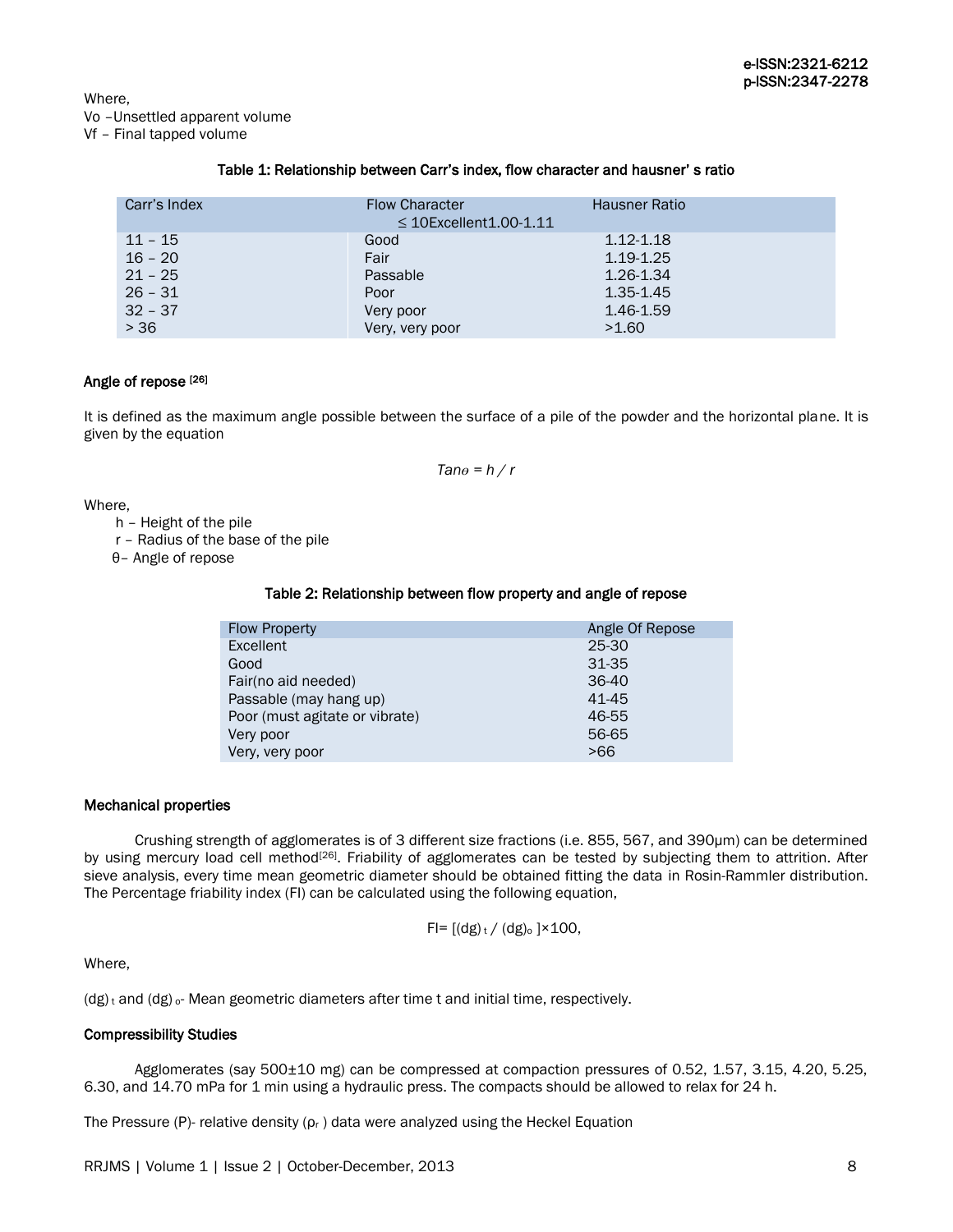Ln( $1-p<sub>r</sub>$ )= KP+A,

Where,

K - Heckel constant  $K = 1/3σ<sub>0</sub>$ 

Where,

- σ<sup>0</sup> Yield strength
- P<sub>Y</sub> Mean yield pressure equal to 3σο.
- A- Constant, it express the densification at low pressure.

## Compactibility studies

 After determination of diameter (D) and thickness (t), the compacts used for P-ρrrelationshipcan be used to determine the force (F) which is required to break the compacts. The data obtained can be subjected to tensile ( $\sigma_t$ ) determination,

 $σ_t = 2F/\pi$  Dt.

## Dissolution Studies<sup>[28]</sup>

The agglomerates formed by CCA is then subjected to dissolution studies in order to understand the pharmacokinetics and thereby bioavailability of the obtained product. U S P recommends seven apparatus for the dissolution studies, which include rotating basket type apparatus, rotating paddle apparatus, reciprocating cylinder apparatus, flow through cell apparatus, paddle over cell apparatus, cylinder apparatus, and reciprocating disc apparatus. Any of the above devices can be used for dissolution studies depending upon the type of tablet evaluated i.e. whether conventional, controlled release etc. on the basis of dissolution profile data,criteria for acceptance or passing of test results are given in the following table.

#### Table 3: Criteria for dissolution acceptance

| Stage |                | No. Of dosage units tested | Acceptance criteria.                |
|-------|----------------|----------------------------|-------------------------------------|
|       | S1             | 6                          | No dosage unit is less than Q+5%    |
|       | S <sub>2</sub> | 6                          | Average of 12 dosage units          |
|       |                |                            | $(s1+s2) \geq Q\%$ & no dosage unit |
|       |                |                            | should have $< Q - 15%$             |
|       | S3             | 12                         | Average of 24 $(s1+s2+s3) \ge 0$ %  |
|       |                |                            | & no more than 2 should have $\leq$ |
|       |                |                            | Q-15% & none should have Q-         |
|       |                |                            | 25%                                 |
|       |                |                            |                                     |

## Desirablefeatures of Agglomerates

The agglomerates obtained should be strong, non-brittle,should have low elastic resistance, should deform under pressure without forming fracture. However, experimental studies reveal that better compressibility of the powders is due the fracture formation<sup>[29]</sup>.

## Application of Agglomerates In Drug Delivery

- Drug layering.
- Agglomerates produced using either starch or talc act as matrix beads.

## Significance of Crystallo Co Agglomeration

- CCA is useful in making agglomerates of one, two, or more drugs, high dose or low dose, with or without excipient.
- It is possible to directly compress those drugs, which were unless otherwise impossible to do so, with improved micromeritic, mechanical, compressibility, compactability properties possessed through this technique.
- Drug uniformity of agglomerates is unique.
- It is possible to make controlled release dosage forms with the proper selection of polymers.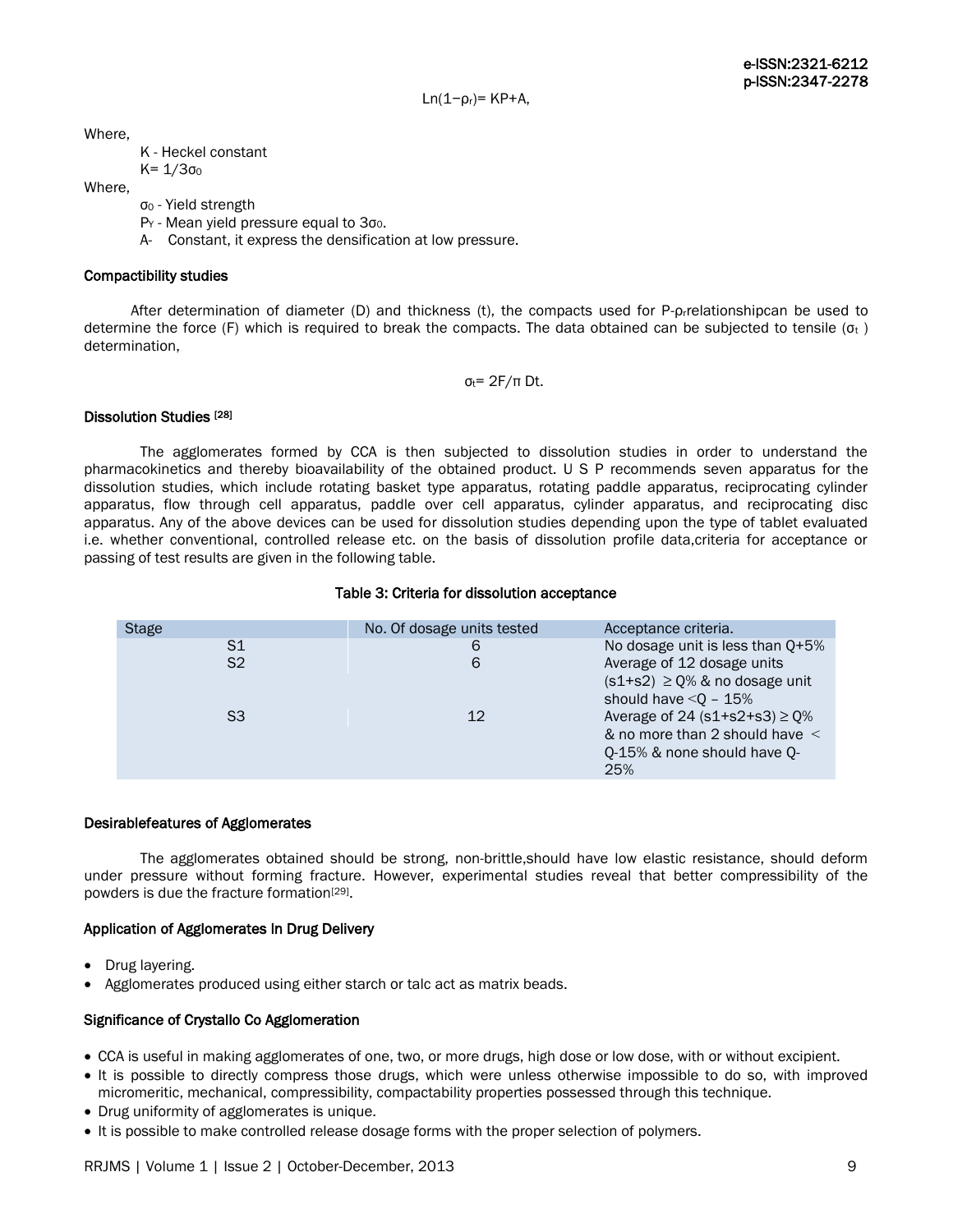- Improved dissolution characteristics and bioavailability.
- It is possible to create placebo drugs by producing agglomerates of plain excipients (talc agglomerates )
- It is possible to formulate agglomerates in the form of encapsulated dosage form as MUPS.
- The shear required for compression is less than that of granules.
- The entire process can be controlled by a single person.
- The requirement of time and space are less.
- As the process contains only single step it is possible to carry out it in a closed system. This prevents external contamination. So it is easy to follow cGMP.

## Various CCA Systems

Crystallo co agglomeration: A novel technique to obtain ibuprofen- paracetamol agglomerates was published in a journal [19]. Ibuprofen - paracetamol agglomerates are made using DCM- Water as solvent system. The agglomerates obtained contain desirable drug ratio. The DCM act as both as a good solvent and bridging liquid. Water is the non solvent. The polymers used are PEG 6000 and PVP ethyl cellulose. pH is maintained at 5 owing to the solubility of Ibuprofen and stability of paracetamol. The loss of paracetamol to the supernatant can be minimized by keeping temperature low and by the addition of paracetamol as the solubility suppressant. More over the increased temperature resulted in interaction of the individual components. The purpose of ethyl cellulose is to provide mechanical stability. PEG is used to improve the compression properties of the particles. It also affected the drug release at initial stages. It is also found that the nature & properties of the agglomerates and the agglomeration are influenced by the polymer nature.

There was a research paper on the agglomerates formed by ibuprofen and talc<sup>[32]</sup>. The percentageprocess yield is of 95-96% w/w. DCM – Water system is used as the solvent system, where DCM act as good solvent and bridging liquid as in the previous case. They found that the form of ibuprofen used and the hydrophilicity of the talc affect the drug release. At higher proportion of talc, the drug release is found to be zero order. In some proportions the drug release were extended to about 13 hrs.

A work is done regarding the effect of various concentrations of polymers like ethyl cellulose, hydroxyl propelmethylcellulose and poly ethylene glycol on the agglomerates formed. Agglomerates obtained are of Paracetamol and ibuprofen which is prepared by recrystallization of ibuprofen followed by simultaneous agglomeration of paracetamol. DCM is employed as the good solvent as well as the bridging liquid, whereas an aqueous phase with dextrose dispersed in it is employed as the bad solvent. The temperature of the process is kept below 5° c to minimize the loss of the drug to the supernatant.

When HPMC is used as the polymer, it will increase the agglomeration size,compactability between drugs in the agglomerates and will increase the resistance of agglomerates to abrasion.However, an increase in the concentration of PEG tends to decrease the amount of paracetamol present in the agglomerates. Surface topographic studies show spherical agglomerates. But increased concentration of PEG caused deformation on the surface. A combination of PEG and EC at appropriate concentration gave the agglomerates an increased resistance against fragmentation and also an improved elasticity modulus.

The effect of PEG 4000 on the size of the agglomerates using phenytoin as drug was also studied<sup>[30]</sup>. Isopropyl acetate acts as the bridging liquid. The average diameter of the agglomerates is determined. It is found that at equilibrium that is the point where the rate of agglomeration equals the rate of deagglomeration, crystal formation decreases with increase in concentration of PEG. PEG decreases the cohesive force tending to agglomerate the crystals to the bridging liquid by decreasing the interfacial tension and wettability of the liquid.

Recently a research work was published based on the crystallo co agglomeration of olmesartanmedoxodil.The problem with the drug in direct compressing arises due to its low aqueous solubility and resulting decline in the micromeritic and dissolution properties. For thesestudies, thermodynamically stable crystals were preferred. Inadequate stability and dissolution will result in less oral absorption and bioavailability. DCM is used as a bridging liquid. The polymers used were PVP and hydroxypropel β cyclodextrin<sup>[32]</sup>.

The particle design of Aceclofenac- disintegrant agglomerates for direct compression by crystallo co agglomeration technique was also a research work done. The solvent system includes acetone, DCM and water system of which they act as good solvent binding liquid and non-solvent respectively. PEG 6000, HPC, starch glycolate(SSG), cross povidone (CP) and croscarmellose sodium (CS) are the polymers used in whichtheincorporation of 18.43% CS shows shortest disintegration time(18.3s) and maximum drug release. PEG is used in aconcentration of 6.5% w/w of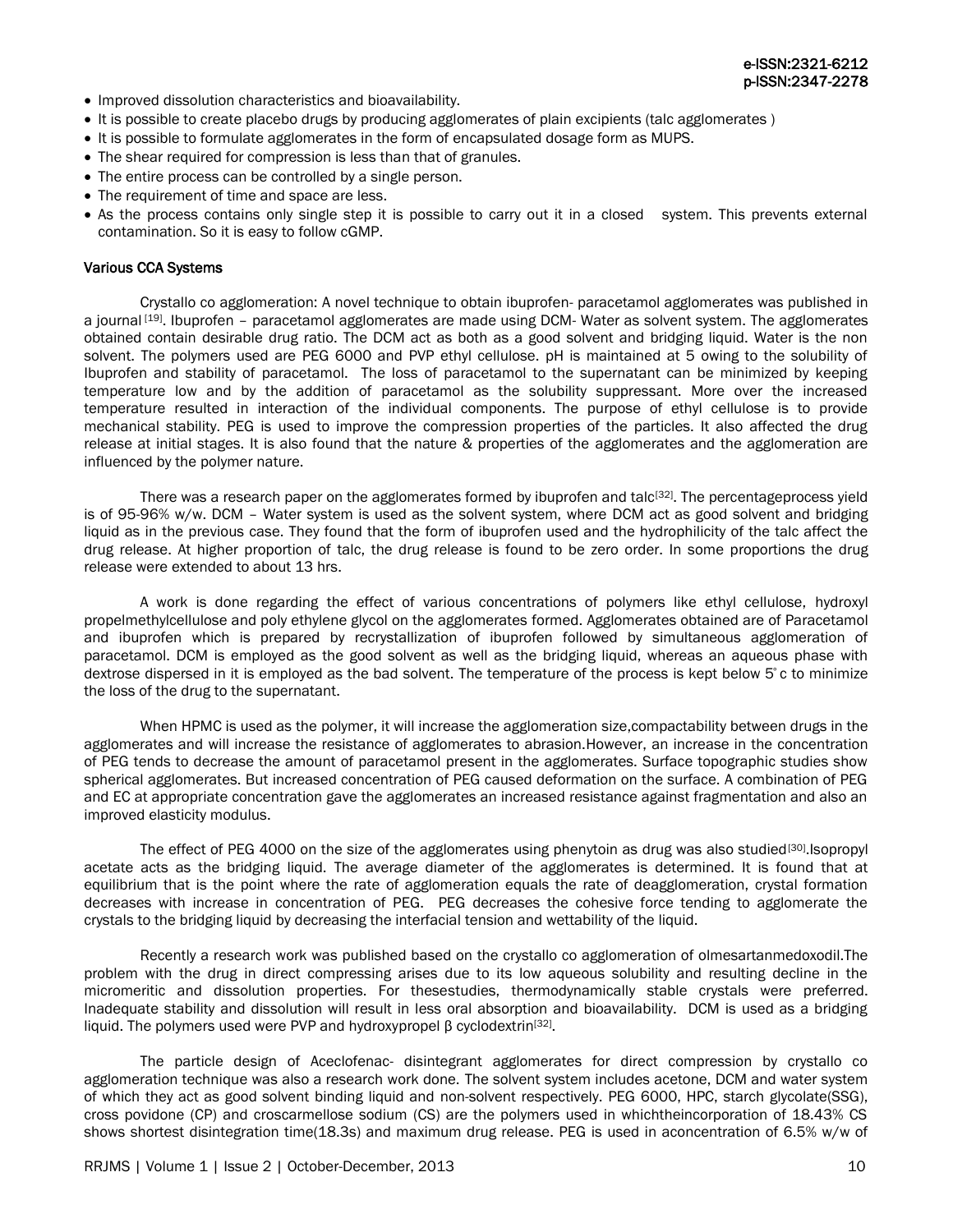the total solid content and HPC used in the concentration of 10% w/w of drug and disintegrant. Aceclofenac is an antiinflammatory agent used in osteoarthritis conditions like rheumatoid arthritis and inflammatory diseases of joints<sup>[33]</sup>.

Agglomerate formation of naproxen was also studied using acetone (good solvent), water (non-solvent), and hydroxypropel cellulose (bridging liquid)<sup>[34]</sup>. The conversion to agglomerates increasesthe size of individual particles and these particles possess good spherical shape and flow properties also improved considerably. It is also found that the improved compactability of the agglomerates were due to the fragmentation of the particles during the process. The naproxen drug molecule did not undervent any structural changes. By varying the amount of disintegrant used,the dissolution rate can be controlled. The main advantage of producing naproxen disintegrant agglomerates were that the better dissolution of drug when compared to naproxen drug crystals and that using this technique there is no need for physical blending of disintegrants.

Bromhexine hydrochloride talc agglomerates can be prepared using DCM as the good solvent and the binding liquid whereas water serves as the bad solvent. Talc acts as the diluent. To aid the dispersion of bromohexine hydrochloride Tween 80 is used as the dispersion agent. The polymers used are HPMC (50cps) 4%w/w for providing mechanical strength to the agglomerates, PEG 6000 5% providing adequate sphericity to the agglomerates. In the optimum batches the agglomeration yield and the drug entrapment percentage is found to be above 94%. By adjusting the amount of polymers and diluents it's possible to attain sustained release preparations of release ranging from 9-5 hrs. The angle of repose obtained was 29- 30 indicating good flow properties. Compression studies indicated that the deformation of the particles occurs rather than fracture. Low porosity also accounts for this.

Nimesulide a non-steroidal anti-inflammatory drug used in arthritis can also be made into agglomerate [35]. The drug also causes a retarding effect in Alzheimer's disease.Thenimesulide at its conventional form had very poor flow properties. By this technique the flow property of nimesulide can be enhanced. The half-life of the generated agglomerates was found to be 2-5 hrs. In this study DCM is used as both good solvent and bridging liquid. The drug release rate is controlled by using PEG & EC. The agglomerates obtained also had higher yield strength and greater degree of plasticity. The analytical data of the particles are given inthe following table.

The crystallo co agglomeration of secnidazole an antimicrobial agent is carried out using acetone petroleum ether system<sup>[36]</sup>. The aim of this study is to learn the influence of polymers and excipients on developed particles.The spherical shape of the obtained particles ensured excellent flow, packability and compactability while better crushing strength ensures good handling characteristics. The lower σ value in the Heckel plot, higher tensile strength and lower elastic recovery ensured excellent compressibility. They also had improved dissolution. The research concludes that CCA is an excellent alternative to the wet granulation process to prepare the particles for direct compression. The use of polymers and other excipients improved the processability.

Ketoprofen talc Crystallo co agglomerates was also prepared in DCM-water solvent system [37]. The polymers used were PEG 6000, PVA and HPMC 100 centipoise. The particles obtained shows better flowability. By the use of lower amount of polymers sustained release products are obtained. The kavakita constant is small indicating higher packability. Increased 'k' value in kunos equation indicates greater rate of packing.

Aceclofenac paracetamol agglomerates are prepared using acetone (good and bridging solvent) and water (bad solvent)<sup>[38]</sup>. Polymers like PEG 6000, PVA, HPMC etc are used to enhance various properties of the agglomerates. The agglomerates obtained were of smooth surface and spherical shape. The higher the amount of HPMC and PEG used the higher the surface strength of the agglomerates formed.

Meloxicam is an NSAID which has numerous difficulties in formulation including poor solubility, poor flow properties, difficulty in direct compression etc. To overcome these many shortcomings meloxicam agglomerates can be prepared<sup>[39]</sup>. The system used for the preparation of agglomerates include an aqueous system with water, one third of disintegrant, polymers like HPMC, PEG 6000 etc. The drug is dispersed in good solvent (acetone) with two third of disintegrant present in it.

Table 4 shows the works held on CCA till this date and Table 5 shows agglomerated drugs and their therapeutic activity[39-40].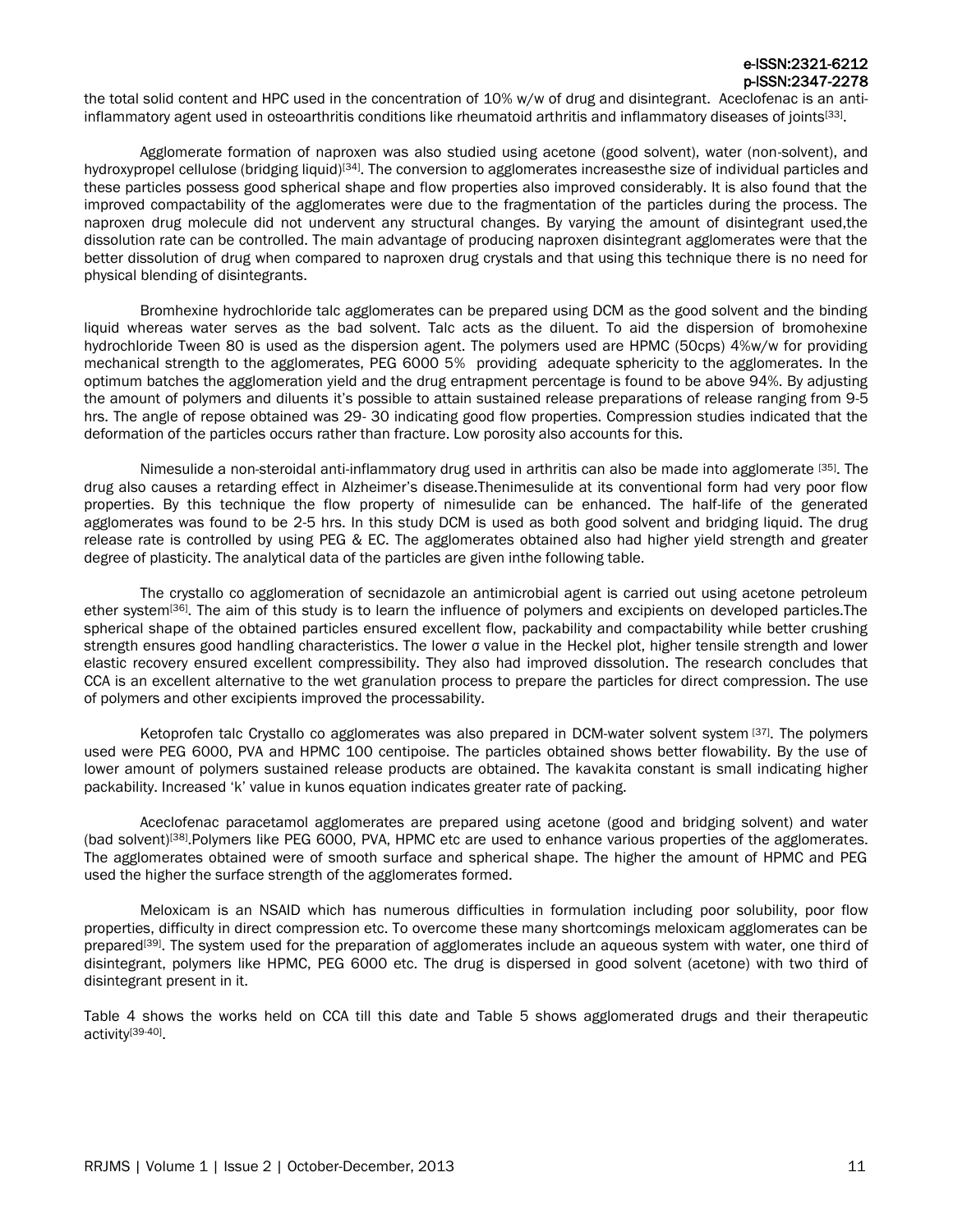## Table 4: Works done on CCA until date

| <b>Drug</b>                                 | Good solvent | Non solvent                 | <b>Bridging</b><br>liquid | Polymer                                 |
|---------------------------------------------|--------------|-----------------------------|---------------------------|-----------------------------------------|
| Ibuprofen<br>Paracetamol                    | <b>DCM</b>   | Water                       | <b>DCM</b>                | <b>PEG 6000</b><br><b>PVP</b><br>EC     |
| Ibuprofen<br>Talc                           | <b>DCM</b>   | Water                       | <b>DCM</b>                | <b>HPMC</b>                             |
| <b>Bromohexine</b><br>Hydrochloride<br>Talc | <b>DCM</b>   | Water                       | <b>DCM</b>                |                                         |
| Naproxen                                    | Acetone      | Water                       | Acetone                   | Hydroxypropylcellulose                  |
| Ketoprofen                                  | <b>DCM</b>   | Water                       | <b>DCM</b>                | <b>PEG 6000</b><br><b>PVA</b>           |
| Nimusulide                                  | <b>DCM</b>   | 10%<br>dextrose<br>solution | <b>DCM</b>                | <b>PEG 6000</b><br>EC 50000 & 200       |
| Aceclofenac                                 | Acetone      | Water                       | <b>DCM</b>                | <b>PEG 6000</b><br>HPMC, SSG, CP, CS    |
| Olmesartanmedoxomil                         | <b>DCM</b>   | <b>Distilled</b><br>water   | <b>DCM</b>                | PVP, Hydroxypropel<br>βcyclo<br>dextrin |
| Secnidazole                                 | Acetone      | Water                       | Petroleum<br>ether        |                                         |
| Meloxicam -<br>disintegrant                 | Acetone      | Water                       | <b>DCM</b>                | PEG6000, HPMC, E50<br>LV                |
| Aceclofenac-<br>paracetamol                 | Acetone      | Water                       | Acetone                   | PEG 6000, PVA,<br><b>HPMC</b>           |

DCM-dichloromethane; PEG-polyethylene glycol; PVP-poly vinyl pyrrolidine; EC-ethyl cellulose; HPMC- hydroxypropel methyl cellulose; SSG-sodium starch glycolate; CP-crospovidone; CS- croscarmellose.

## Table 5: Agglomerated drugs and their therapeutic value

| <b>Drug</b>          | Therapeutic Use   | Dose                 |
|----------------------|-------------------|----------------------|
| <b>Ibuprofen</b>     | <b>NSAID</b>      | 400mg - 600mg TDS    |
| Phenytoin            | Antiepileptic     | 100 <sub>mg</sub> BD |
| Paracetamol          | <b>NSAID</b>      | $500mg - 1g TDS$     |
| Olmesartanmedoxomil  | Anti hypertensive |                      |
| Aceclofenac          | <b>NSAID</b>      | 100 <sub>mg</sub> BD |
| Naproxen             | <b>NSAID</b>      | 250mg BD/TDS         |
| <b>Bromohexine</b>   | Expectorant       | 8 mg TDS             |
| Nimesulide           | <b>NSAID</b>      | 100 <sub>mg</sub> BD |
| Secindazole          | Antimicrobial     | 2g single dose       |
| Ketoprofen           | <b>NSAID</b>      | 50 - 100mg BD/TDS    |
| Indomethcinmepirzole | <b>NSAID</b>      | 25 - 50mg BD         |
| Meloxicam            | <b>NSAID</b>      | $7.5 - 15$ mg OD     |

## **CONCLUSION**

Crystallo co agglomeration is a novel technique used for the size enlargement process in the micromeritic mechanical and drug release properties of drug which in the conventional form cannot be directly compressed. It is a cost efficient single step process. The main drawback of the process is its inability to scale up the process and the use of organic solvents (toxicity). The agglomerates generated can be used as direct compression and spensules in MUPS.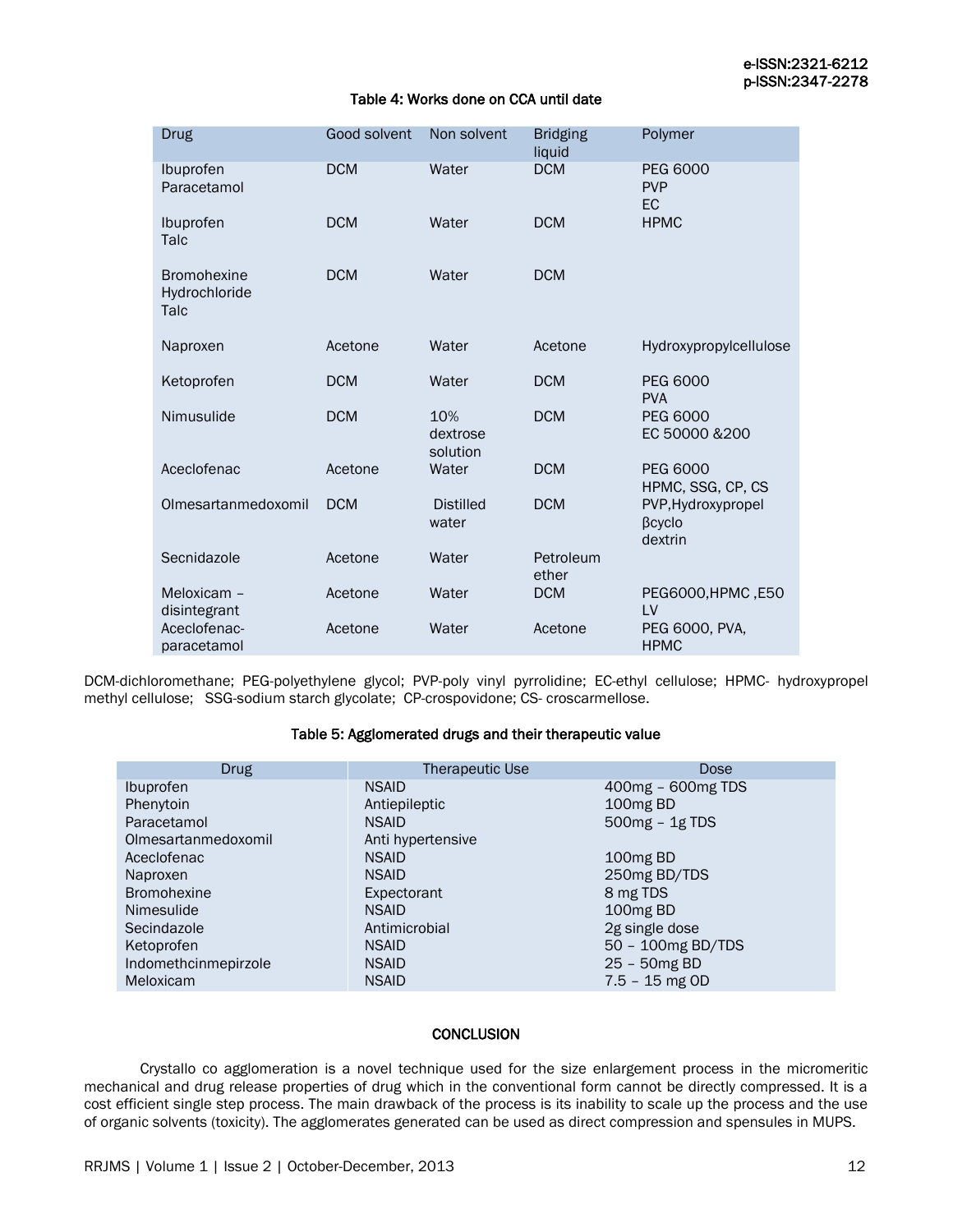Various studies conducted shows very good flow properties indicated by Hausner's ratio (near 1), angle of repose (20 – 30). The compressibility also improved while using the Crystallo co agglomerates for direct compression compared to the parent particle. It will be a revolutionary change in the tablet manufacturing industry if Crystallo co agglomeration can be up scaled. It will lead to very low cost tablets, whose batch size is only limited by the vessel size, a manufacturing process which only has a few steps, thus following cGMP standards will be very easy. The number of technical people in the manufacturing unit can also be reduced. So it can be certainly considered as a revolutionary step in pharmaceutical

## **REFERENCES**

- 1. Florence AT, Siepmann J. Modern Pharmaceutics, Basic Principles And Systems Informa Health Care, 5<sup>th</sup> Edition, 2009, Volume 1: 481 – 498.
- 2. Lieberman HA, Lachmann L, Schwartz JB, Pharmaceutical Dosage Form: Tablets, Marcel Dekker Inc, U S A, 2<sup>nd</sup> Edition, 1990, Volume 3 : 369 – 415.
- 3. Aulton ME, Pharmceutics : The Science Of Dosage Form Design, Churchill Livington , 2nd Edition, 397 440.
- 4. Kawashima Y, Okumura M, Takenaka H. Spherical Crystallization: Direct Spherical Agglomeration Of Salicylic Acid During Crystallization. Science. 1982; 216: 1127-1128.
- 5. Kadam SS, Mahadik KR, Paradkar AR. A Process For Making Agglomerates For Use As Or In A Drug Delivery System,Indian Patent 183481;1997.
- 6. Paradkar AR, Pawar AP, Jadhav NR, Crystallo-Co-Agglomeration: A Novel Particle Engineering Technique. Asian J Pharm. 2010 ; 4 : 4-10
- 7. Jadhav NR. Studies on Applications of Crystallo-Co-Agglomeration Technique in Pharmaceutical Formulations[Doctoral Thesis], Bharati Vidyapeeth University, Pune 2009.
- 8. Pawar AP, Paradkar AR, Kadam SS, Mahadik KR. Agglomeration Of Ibuprofen With Talc By Novel Crystallo Co-Agglomeration Technique. AAPS Pharmscitech. 2004;5:1-6.
- 9. Pawar AP, Paradkar AR, Kadam SS, Mahadik KR. Crystallo-Co-Agglomeration: A Novel Process to Obtain Ibuprofen -Paracetamol Agglomerates. AAPS Pharmscitech. 2004;5:1-8.
- 10. Chaudhari A, Sharma PK, Bansal M, A Review on Recent Advancements in Crystallo Co Agglomeration. Advances In Biological Researches. 2011;1:273 – 281
- 11. Jadhav NR. Studies on Agglomerates Of Bromhexine Hydrochloride Loaded Talc Prepared By Crystalloco-Agglomeration [Masters Thesis], University Of Pune 1998.
- 12. Paradkar AR, Pawar AP, Judah NR. Crystallo-Co-Agglomeration: Anovelparticle engineering technique. Asian J Pharm. 2010;4:4-10
- 13. Gadekar SE. Studies on Preparation of Bromhexine Hydrochloride Loaded Talc Agglomerates by Wet Agglomeration Technique [Masters Thesis], University Of Pune; 1997.
- 14. Pawar AP. Studies on Spherical Crystallisation of Various Pharmaceuticals [Doctoral Thesis], University Of Pune; 1999.
- 15. Kawashima Y, Imai M, Takeuchi H, Yamamoto H, Kamiya K, Hino T. Improved Flowability and Compactibility of Spherically Agglomerated Crystals of Ascorbic Acid for Direct Tableting Designed by Spherical Crystallization Process. Power Technol. 2003;130 283 -289.
- 16. [Kawashima](http://www.sciencedirect.com/science/article/pii/S0032591002002061) Y, Miyanke Y, Takenaka H. Preparation of Sphercaly Agglomerated Crystals of Aminophylline. J Pharm Sci. 1987; 73 :1407 - 1410.
- 17. Limzerwala RB. Optimization of the Wet Agglomeration of Talc [Masters Thesis], University Of Pune; 1996.
- 18. Jadhav N, Pawar A, Paradkar AR. Actapharma. 2009;59:25-38.
- 19. Pritish K, Sunil D, Inayat B P, Harsha S. Preparation of spherical crystal agglomerates via crystallo-coagglomeration technique. Digest J Nanomate Biostr.2012;7(3):1123-1236
- 20. Pawar AP, Paradkar AR, Kadam SS, Mahadik KR. Crystallo Co Agglomeration:A Novel Technique To Obtain Ibuprofen-Paracetamol Agglomerates. AAPS Pharmscitech. 2004; 5 : 57-64
- 21. Pawar AP, Paradkar AR, Kadam SS, Mahadik KR. Effect of Polymers on Crystallo-Co-Agglomeration Of Ibuprofen-Paracetamol: Factorial Design. Indian J Pharm Sci. 2007; 69:658-664
- 22. Parida R. Evaluation Parameters for Spherical Agglomerates Formed by Spherical Crystallization Technique. Int J Pharm Biol Sci. 2010:1:1-10
- 23. Yadhav A, Yadhav V. Directly Compressible Roxithromycin Recrystallised Agglomerates By Solvent Change Method. Der Pharmacia Lett. 2010; 2 : 25-40.
- 24. Pawar PH, Pawar AR, Mahadhik KR, Paradkar AR. Evaluation Of Tabletting Properties Of Agglomerates Obtained By Spherical Crystallisation Of Trimethoprin. Indian J Pharm Sci. 1998; 60 : 24-28.
- 25. Martin A, Bustamante P, Chun AHC. Physical Pharmacy: Physical Chemical Principles In Pharmaceutical Sciences, B. I. Waverly. Pvt Ltd, New Delhi Edition 4, 1995:557-558.